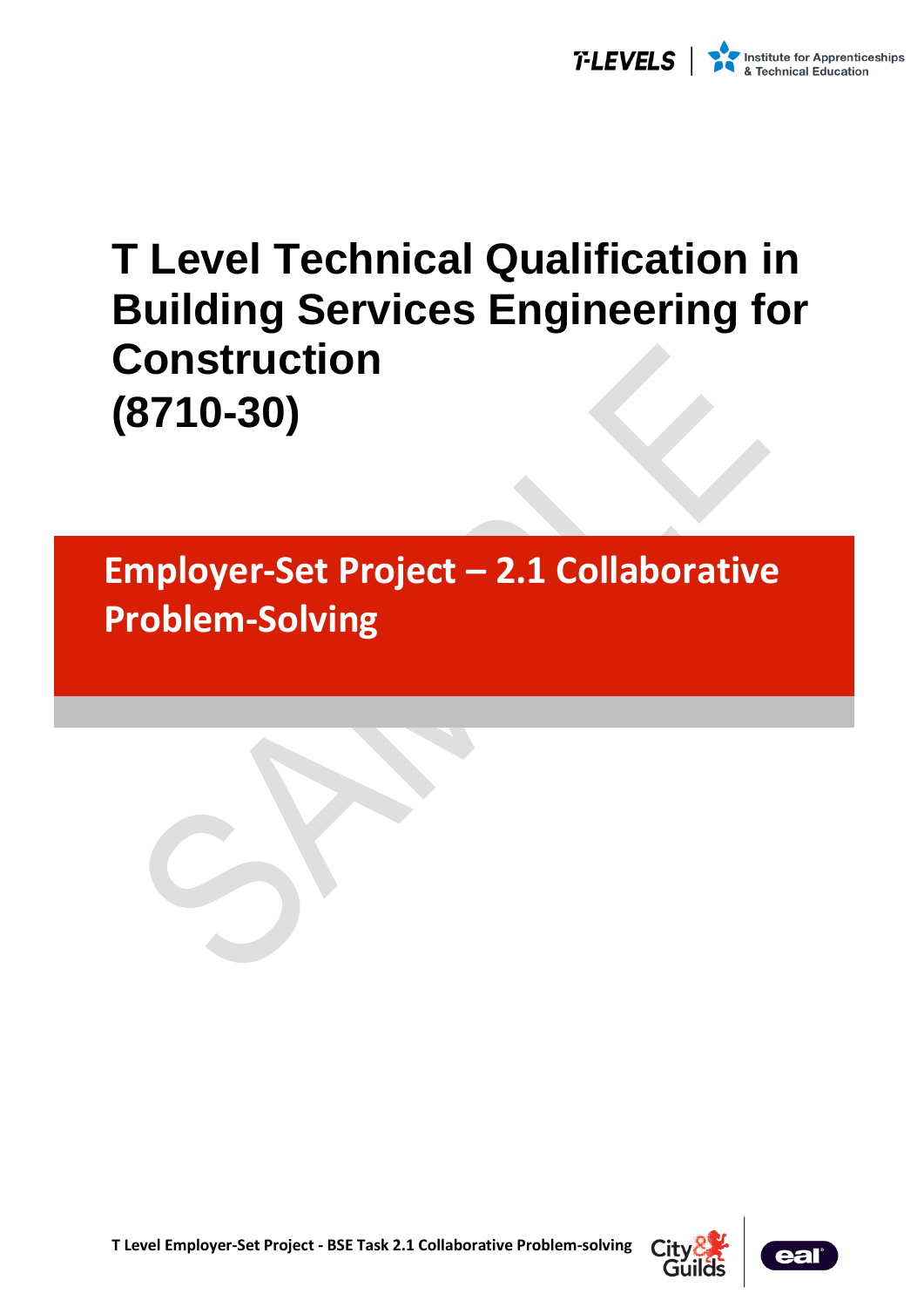# **Task 2.1 – Collaborative problem-solving**

Rich Build PLC have now been awarded the library contract following success in the tendering process.

However, before the project can start work Rich Build PLC has encountered a problem – One of the company's trusted contractors has gone out of business and an alternative must be selected quickly.

Two potential replacement options have been shortlisted;

Option 1 – CM renewable contractors Key facts

- Established in 1990
- Operates in the local area
- Some industry colleagues have said they are expensive
- Currently working on a local hospital build project
- Has a training programme for apprentices
- Is part of a trusted trader programme
- Has case studies on the website from previous customers
- Has a customer service number/centre for customer queries

Option 2 – LB environmental contractors Key facts

- Established in 2016
- Actively looking for business
- Sources materials from outside the UK
- Offers discounts for large regular orders
- Has a focus on sustainability
- Offers interest free credit for 12 months on installation work
- Operates across the country
- Offers a service to beat any quote

In small groups, you need to discuss these two options and the potential advantages and disadvantages of each.

Take notes of the discussion points and arguments raised and make sure you consider both options in relation to the library project and the original tender specification. Draft notes will be submitted at the end of the task.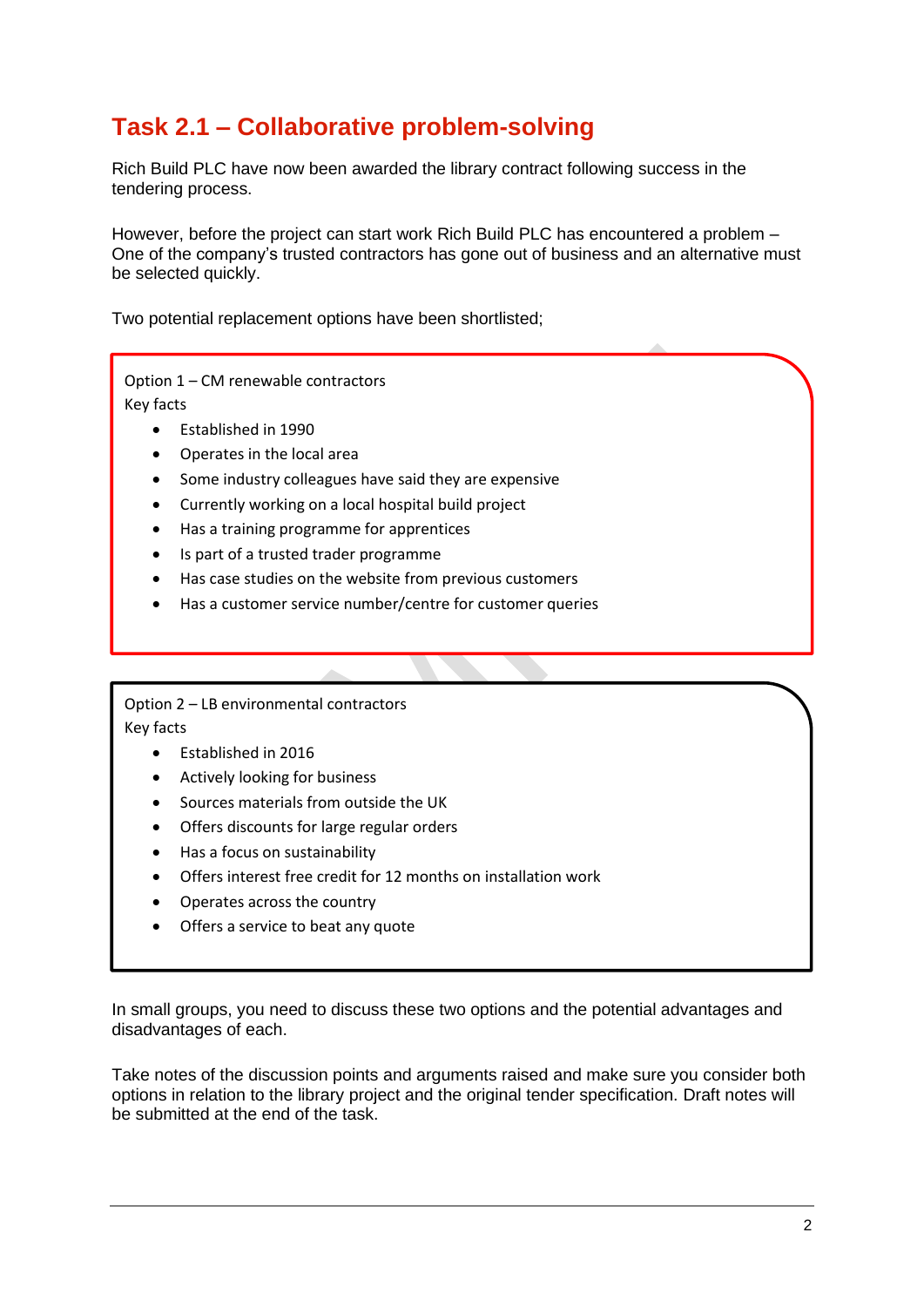Following your discussion you will need to draft an email to the Rich Build PLC Business Development Manager detailing your opinion and recommendation as to which contractor option to be selected.

Your email should be a minimum of 300 words long, and include:

- Your recommendation as to which contractor to select, justifying the reason(s) why
- Any potential risks there may be with the option you have selected
- Additional information you need to find out from the selected contractor.

### **Timing of assessment**

- You will have **half an hour** to discuss the options with your group.
- You will have **one hour** to complete your draft recommendation email on your own.

#### **Conditions of assessment**

- Your discussions will be completed working in small groups under supervised conditions.
- Your email will be drafted working alone under supervised conditions. You will have access to the notes you made during the group discussion.

#### **What you must submit on completion of this collaborative problemsolving task**

- Written discussion notes.
- Drafted email (300 words minimum) hard copy or file saved securely (e.g. on memory stick to be handed in).

#### **Additional evidence of your performance that will be captured for marking**

- Assessor's observation notes on contribution to discussions.
- Video recording of discussions.

## **Maths, English and digital skills**

• N/A